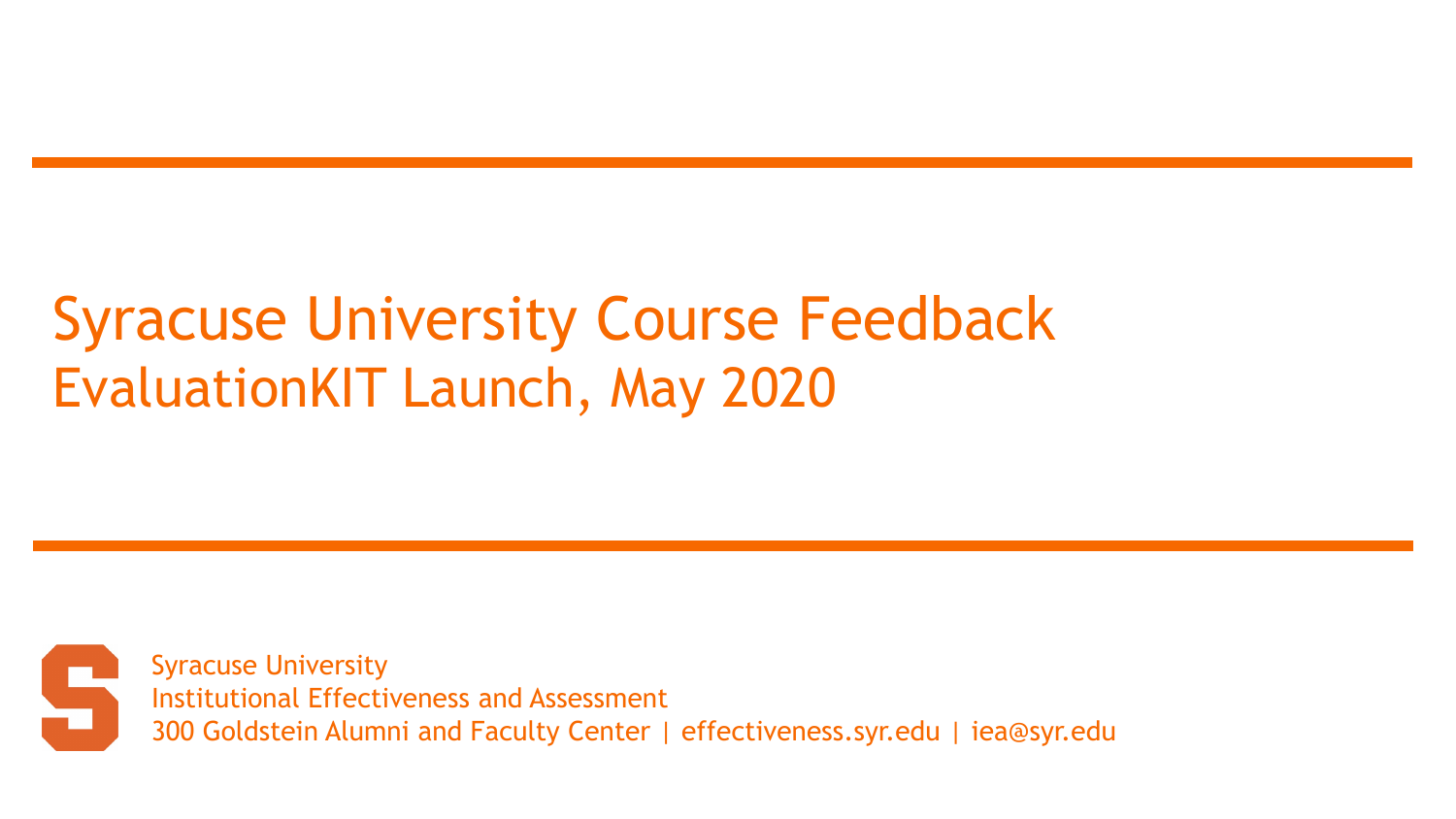#### **Course Feedback Overview**

Last spring, the process moved from:

IR in Enrollment and the Student Experience to IEA in Academic Affairs.

After extensive review and research, the focus is shifting from:

Student ratings of teaching effectiveness to course feedback.

Our guiding principle:

• A holistic approach to assessing and enhancing teaching and learning.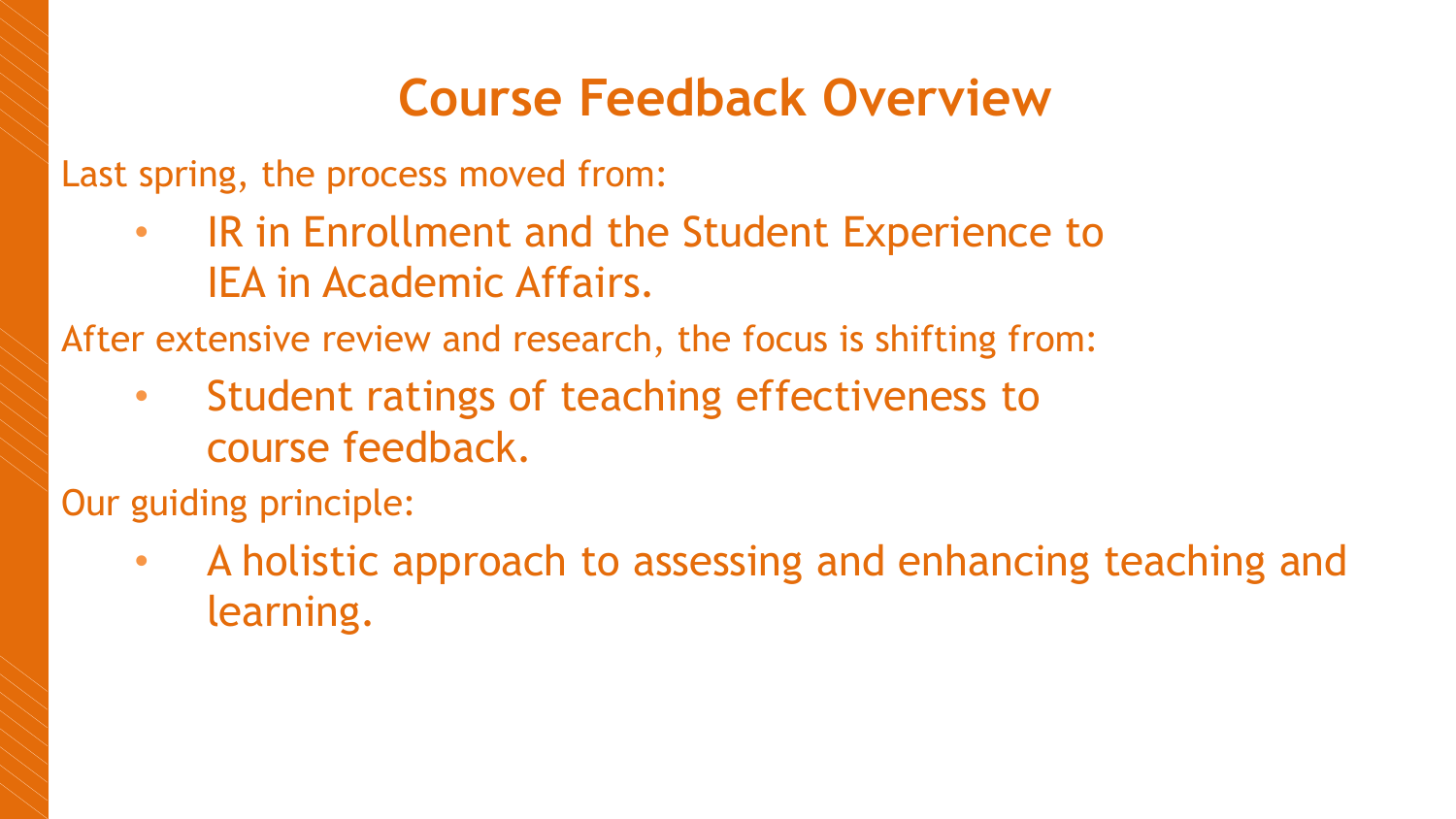# **Guiding Principle**

A holistic approach to assessing and enriching teaching and learning

Gathering students' opinions and perspectives at mid- and end-points.

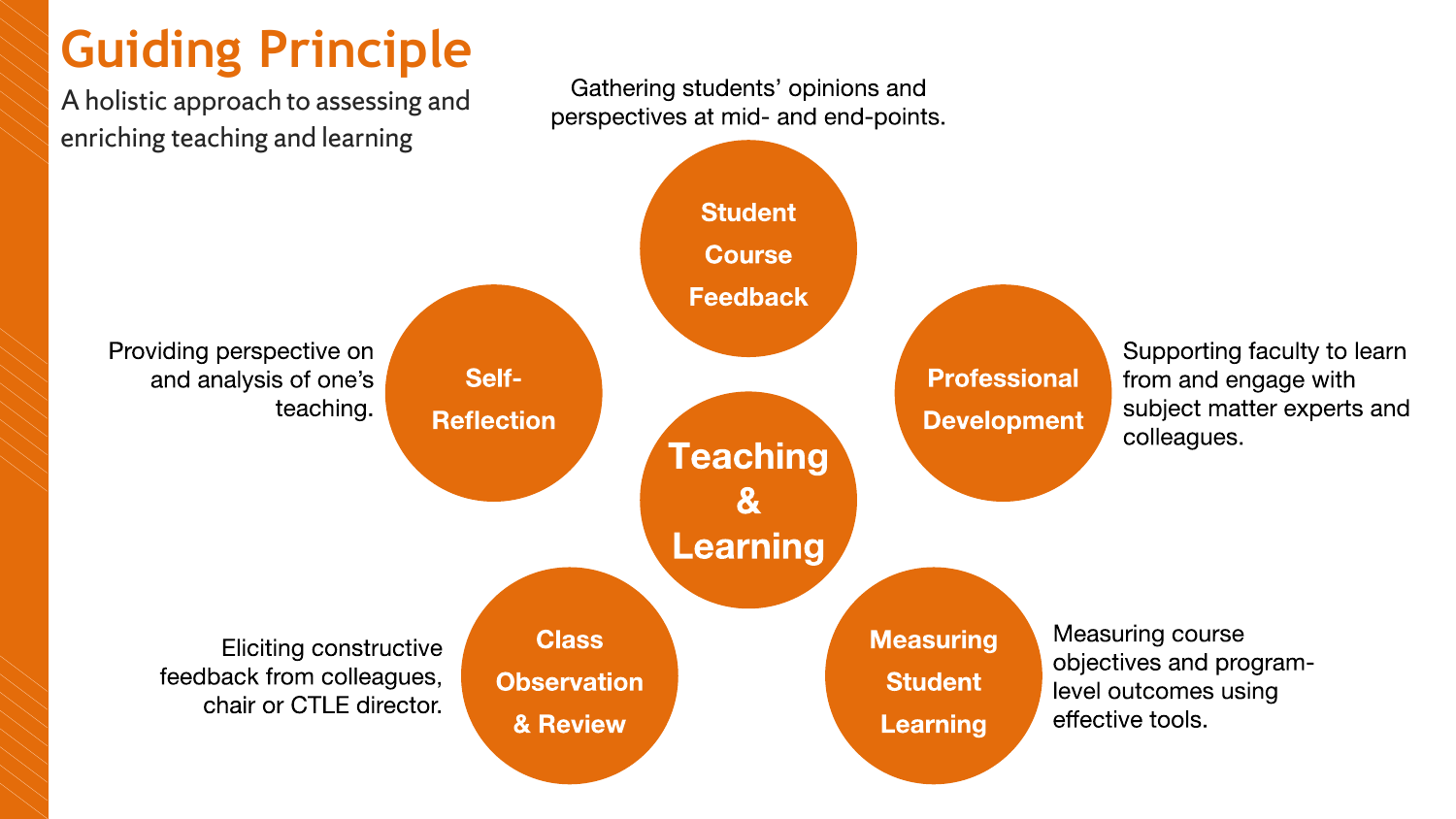#### **Course Feedback Framework Overview**

#### In the University's framework:

- Students have the opportunity to provide feedback on their courses regardless of delivery format, time schedule, or campus location.
- The process provides actionable feedback for schools/colleges, departments, and instructors to improve teaching and learning, rather than rating individual instructors.
- Each school/college determines how student feedback is used within their area with regard to teaching, learning, promotion and tenure.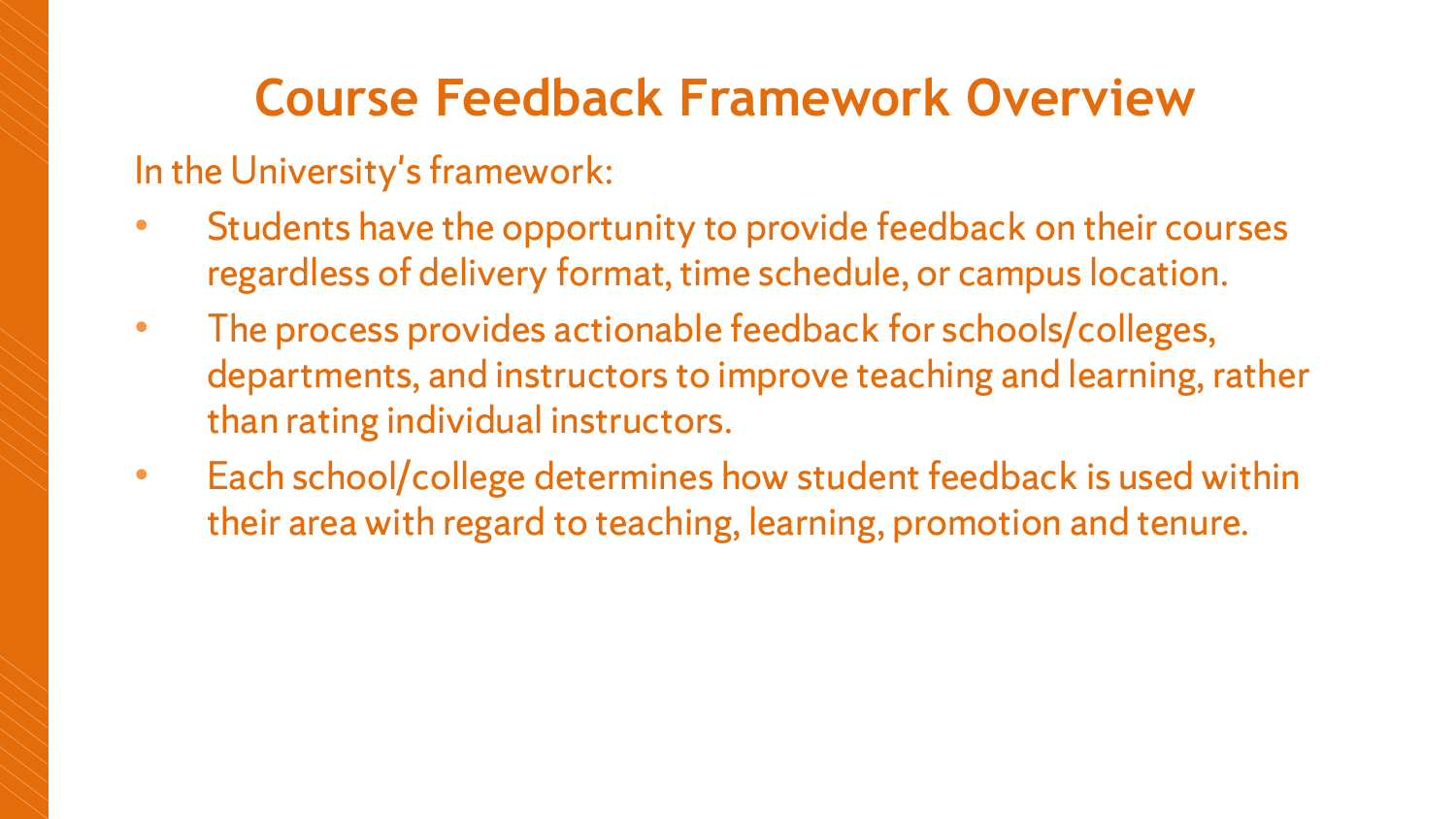### **EvaluationKIT Overview**

EvaluationKIT allows us to collect more constructive feedback and provides tools to make the best use of course feedback data.

Deans, chairs/directors, faculty, and staff will interact with EvaluationKIT in similar ways, but with different visibility and access permissions.

There are three main roles within EvaluationKIT:

- Administrator
- Instructor
- Student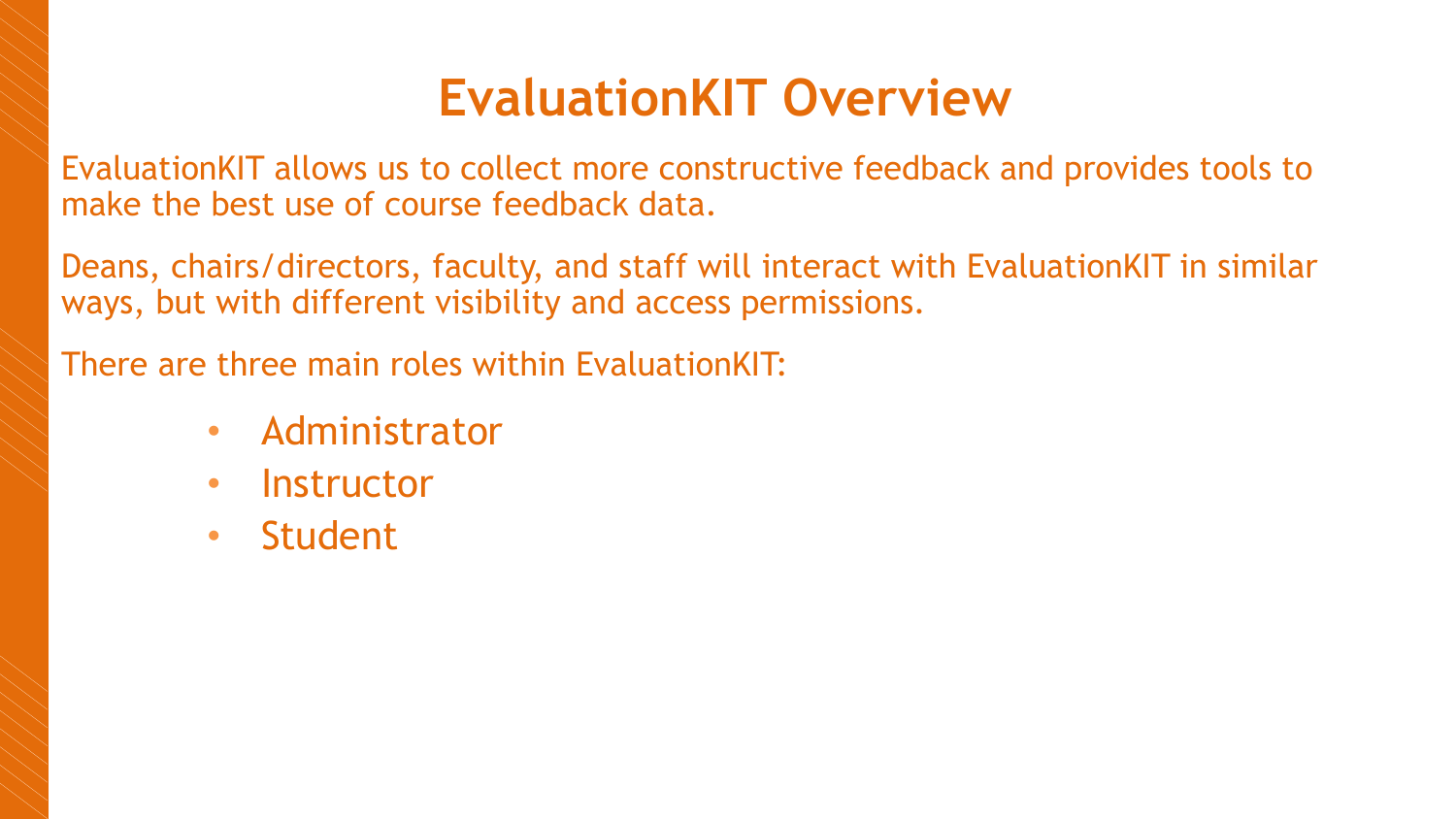#### **EvaluationKIT Access**

Three ways for instructors and administrators to access EvaluationKIT:

- 1. Syracuse single sign on via coursefeedback.syr.edu
- 2. Blackboard integration
- 3. Link in MySlice Faculty Services pagelet (summer 2020)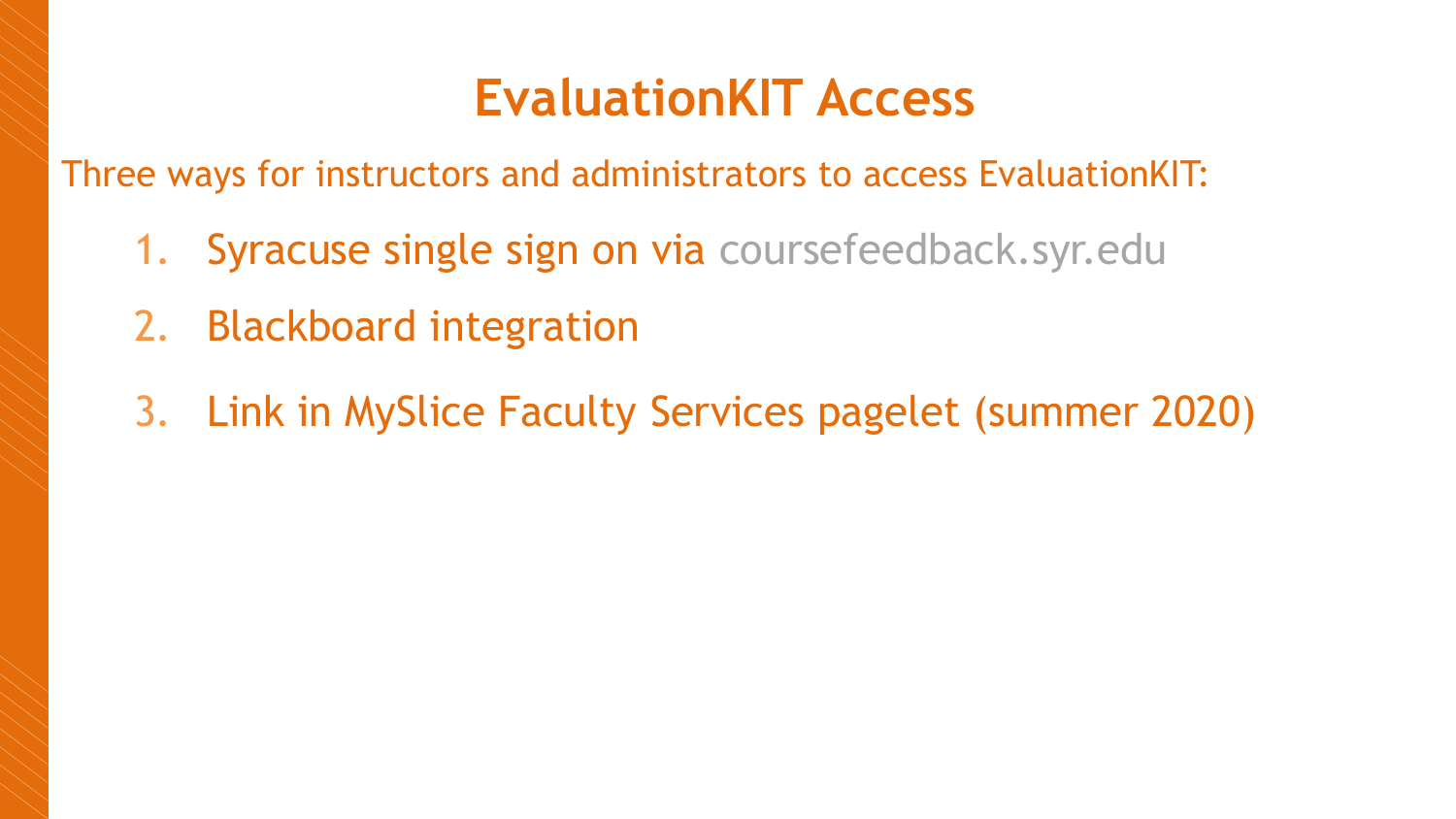#### **Administrator and Instructor Access**

Response Rate Tracker Custom Questions Manage Courses **Report Builder** Project Results **Results Feedback** 

Instructors and administrators have similar access but with visibility on their areas/courses only.

| <b>EvaluationKIT</b><br>Results $\sim$<br>Home                                                                     | <b>Custom Question Surveys</b><br>Attach Surveys to Projects<br>Manage Courses                                                 |          | Administrator                                                                                | IEA Admin $\sim$<br>ଵ |
|--------------------------------------------------------------------------------------------------------------------|--------------------------------------------------------------------------------------------------------------------------------|----------|----------------------------------------------------------------------------------------------|-----------------------|
| <b>Response Rate Tracker</b><br><b>View All</b>                                                                    | <b>Project Results</b>                                                                                                         | View All | <b>Results Monitor</b>                                                                       | View All              |
| 2019 Fall   Course Feedback   Test Project 01<br>Responses/Enrollments<br>Daily Responses<br>68/85<br>80.00 %<br>ᄿ | 2019 Fall   Course Feedback   Test Project 01<br>Project Ends - 11/22/2019    Results Start - 10/10/2019<br>Results End - Open |          | 2019 Fall   Course Feedback   Test Project 01<br>Viewed: Administrator<br>Viewed: Instructor |                       |
|                                                                                                                    | <b>Custom Question Monitor</b>                                                                                                 | View All | 50.00 %<br>11.11 %<br>3/6                                                                    | 2/18                  |
| <b>Manage Courses</b>                                                                                              | 2020 Spring   Course Feedback   Prototype                                                                                      |          | <b>Results Feedback</b>                                                                      | View All              |
| 2020 Spring   Course Feedback   Prototype<br>Access From: 1/21/2020 12:00 AM Access Until:<br>6/30/2020 11:59 PM   | Added: Instructor<br>0.00%<br>0/244                                                                                            |          | 2019 Fall   Course Feedback   Test Project 01 6                                              |                       |
|                                                                                                                    |                                                                                                                                |          | 2019 Fall   Course Feedback   Test Project 02                                                |                       |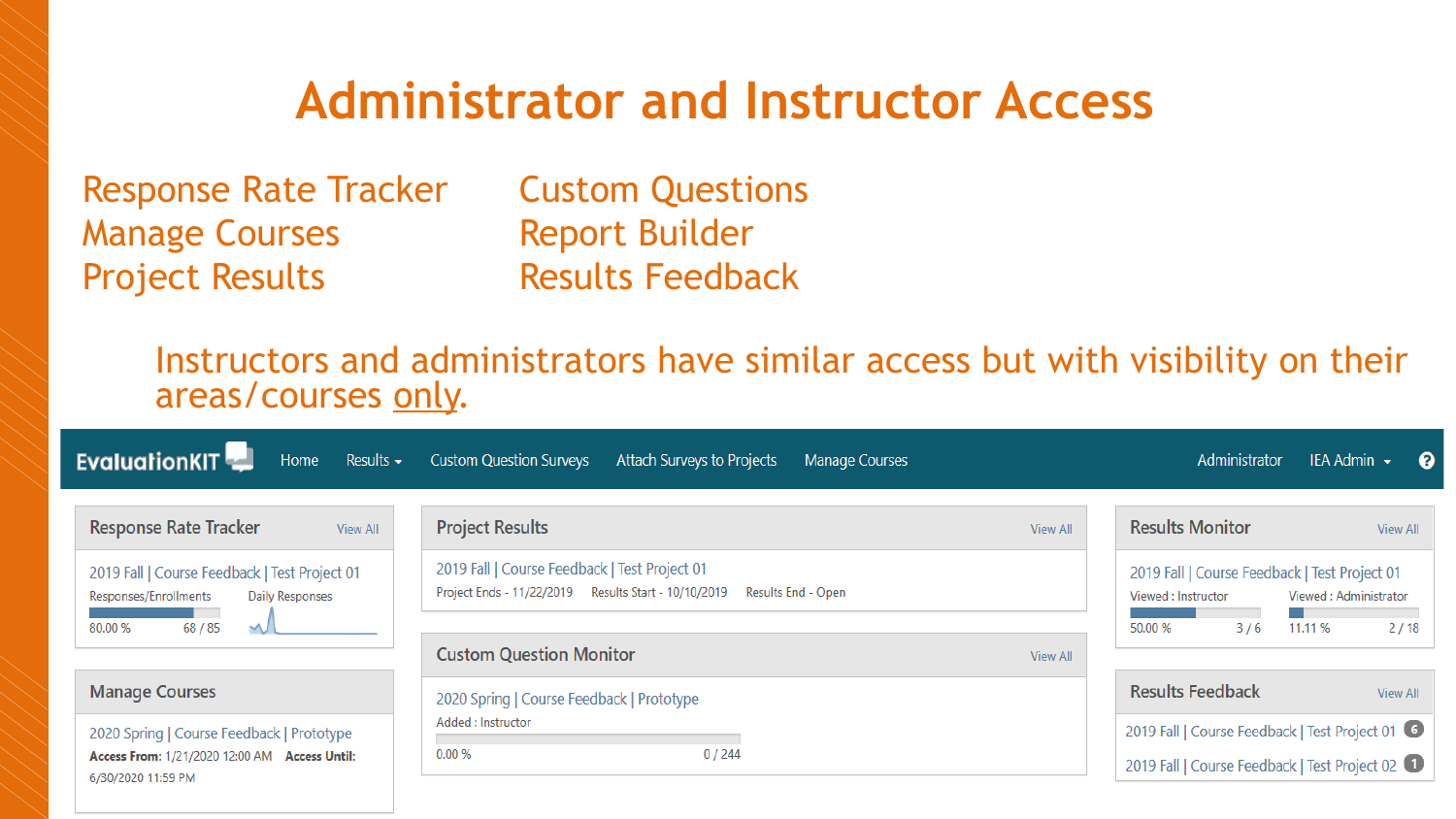#### **Student Overview**

Students receive email invitation and reminders from a single source (no separate communications from various departments).

Three ways for students to complete course feedback forms:

- 1. Clickable link in the email invitation and reminders
- 2. Syracuse single sign on via coursefeedback.syr.edu
- 3. Blackboard integration

EvaluationKIT is mobile friendly and very responsive in this environment.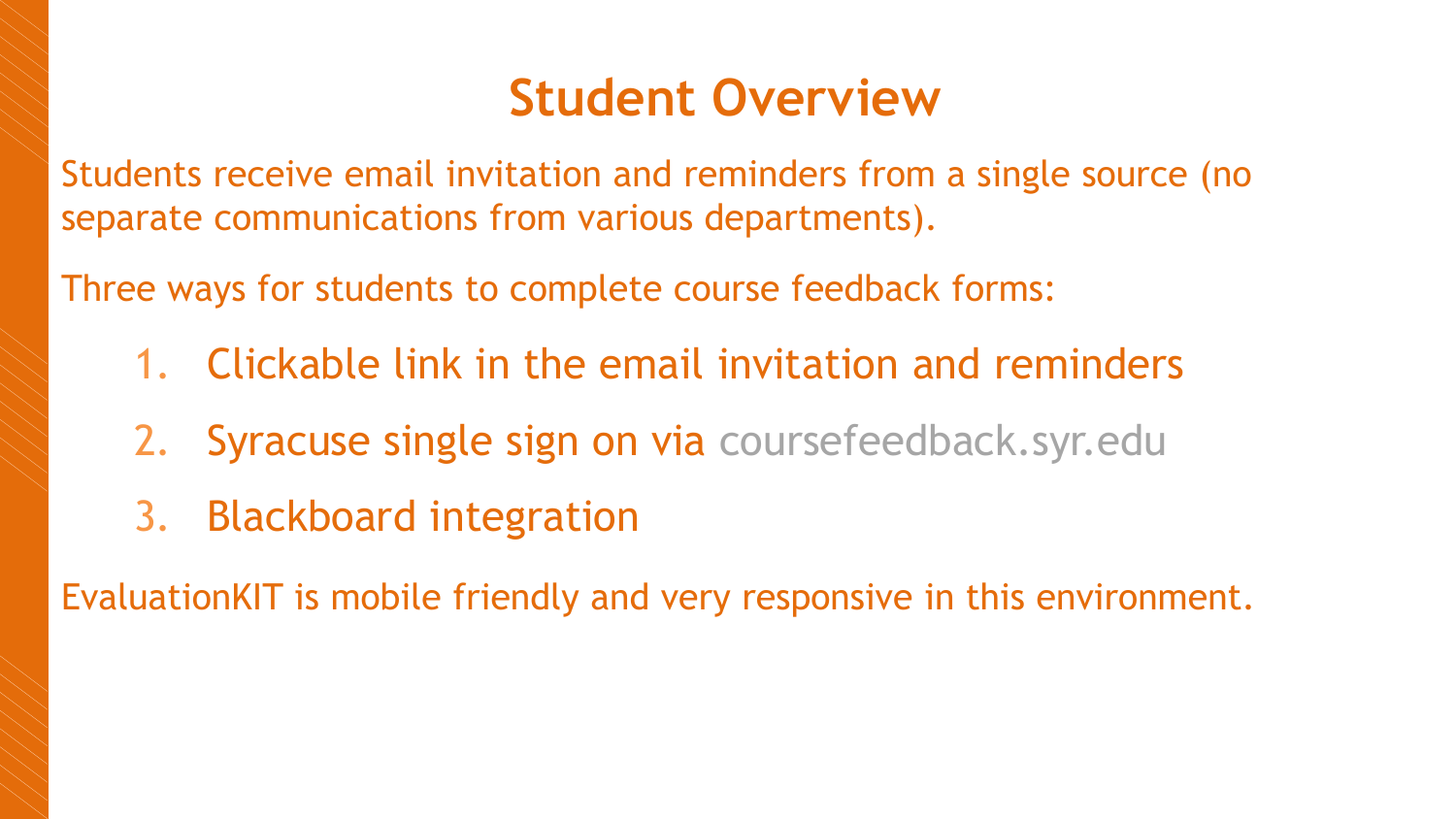## **Prototype University Core Questions**

iSchool, Whitman, and University College are participating in the EvaluationKIT prototype.

Prototype university core questions focus on student engagement, as well as course elements.

Waiting on Senate input for final core questions.

- My primary reasons for taking this course were:
- For this course only, on average, I spent the following time on outside work (e.g., studying, completing assignments, readings, exam/quiz prep, discussion boards, etc.):
- I feel that I performed to my potential in this course.
- The syllabus was an accurate guide to course requirements.
- Student participation and the contribution of ideas, comments, and questions was encouraged.
- Course assessments (e.g., exams/quizzes, papers, presentations, projects, performances, etc.) allowed me to demonstrate what I learned.
- I received helpful feedback from the instructor to guide my progress in this course.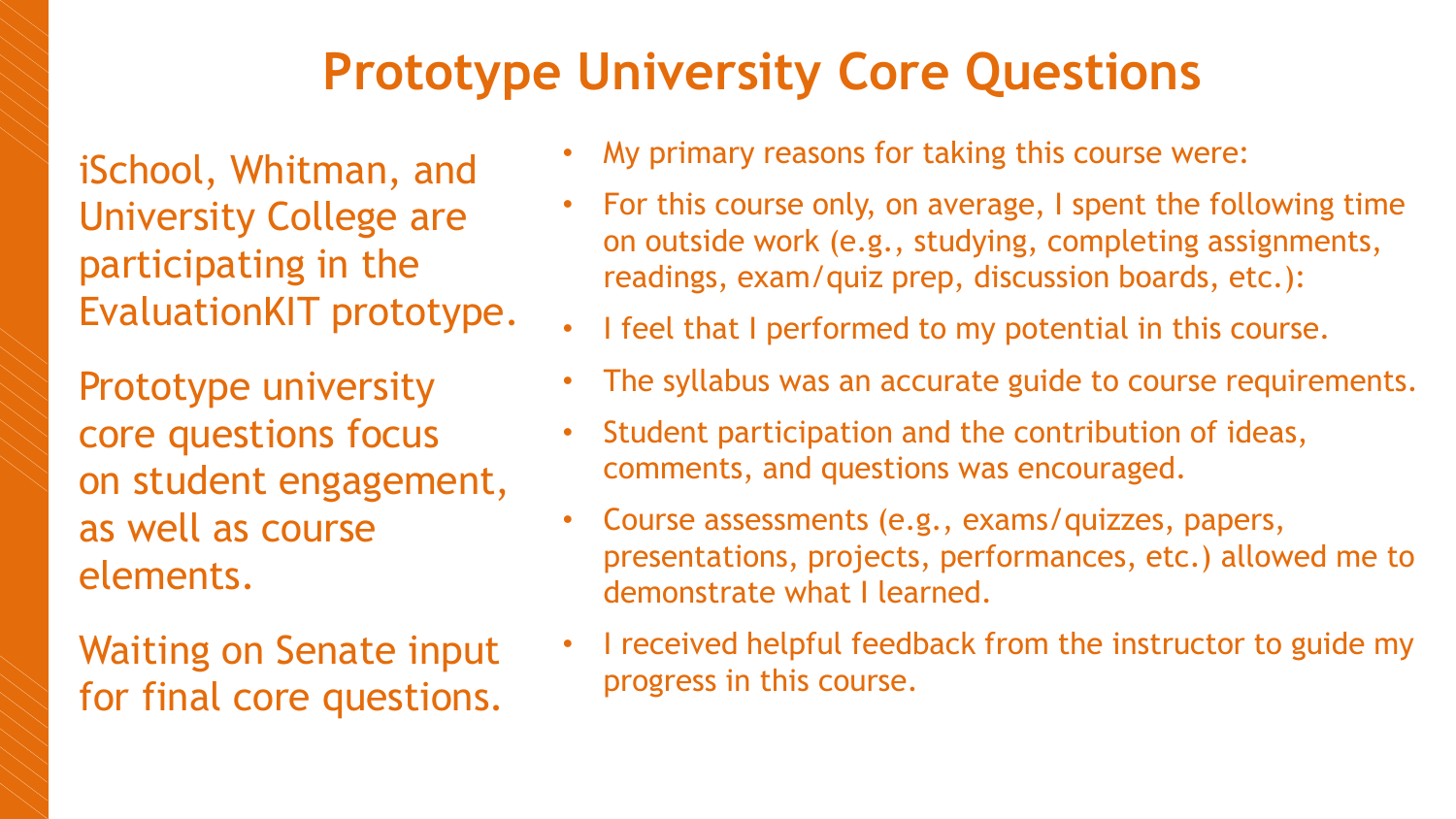### **Timeline to Summer 2020 Launch**

#### **Spring 2020**

- Administer current system with technical support from OIR.
- Implement prototype, assess, and make modifications.
- Develop feedback questions with schools/colleges, departments, and faculty.
- Offer information and training sessions.
- Develop and implement student communications plan.

#### **Summer 2020**

- Retire current system.
- Launch new system with Maymester/Summer Sessions courses.
- Continue to offer information and training sessions.
- Develop and implement student communications plan.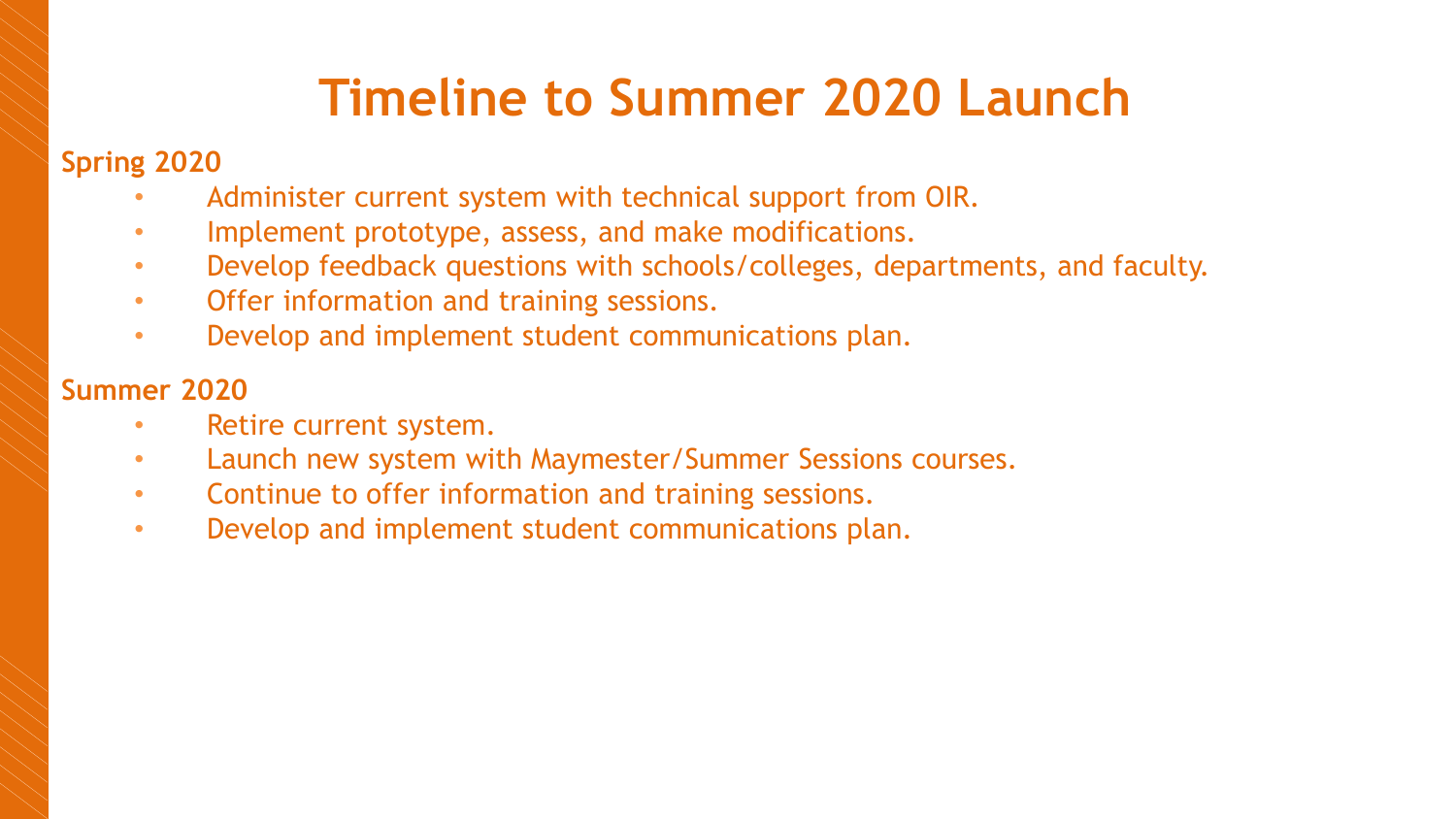### **Course Feedback Planning Resources**

- Course feedback practices and policies
- EvaluationKIT administrator and instructor overviews
- EvaluationKIT summer 2020 launch timeline
- Prototype core questions
- Draft item banks (These are works in progress. We welcome suggestions and comments about the content.)
- Best practices for enhancing student participation